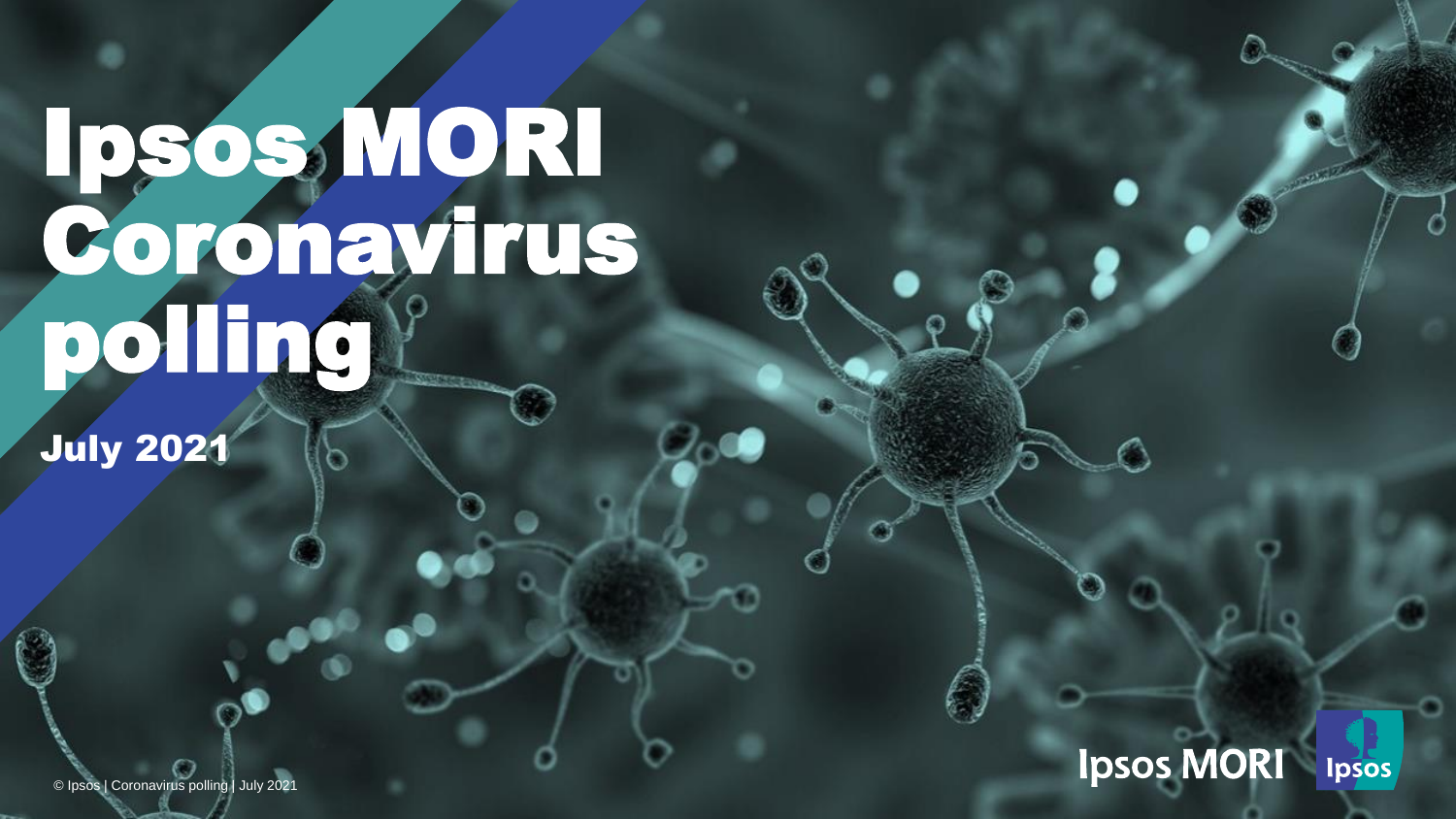## **Clarity of Government's Coronavirus messaging**

**How clear, if at all, have you found the Government's communications about what you should do in response to coronavirus?**



**Ipsos MORI** 

Ipsos

**16-18 July 2021**

**Base: 1,005** Online British adults aged 18-75, 16-18 July 2021

© Ipsos | July 2021 2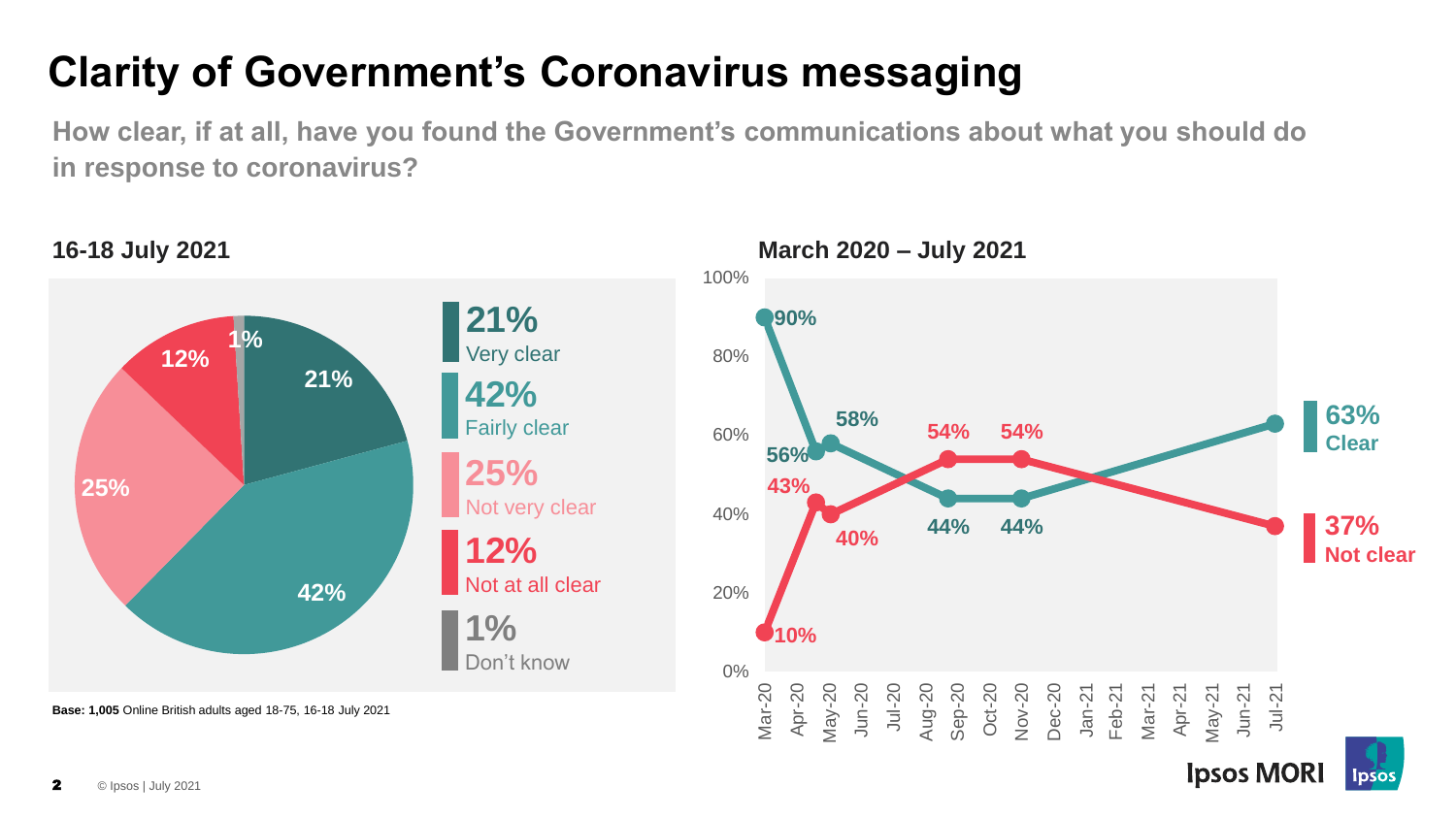#### **Clarity of Government's Coronavirus messaging**

**How clear, if at all, have you found the Government's communications about what you should do in response to coronavirus?**



**Base: 1,005** online British adults aged 18-75, including 18-34 years old (287), 35-54 (361), 55-75 (357), 2019 Conservative voter (319) Labour (273), 16-18 July 2021

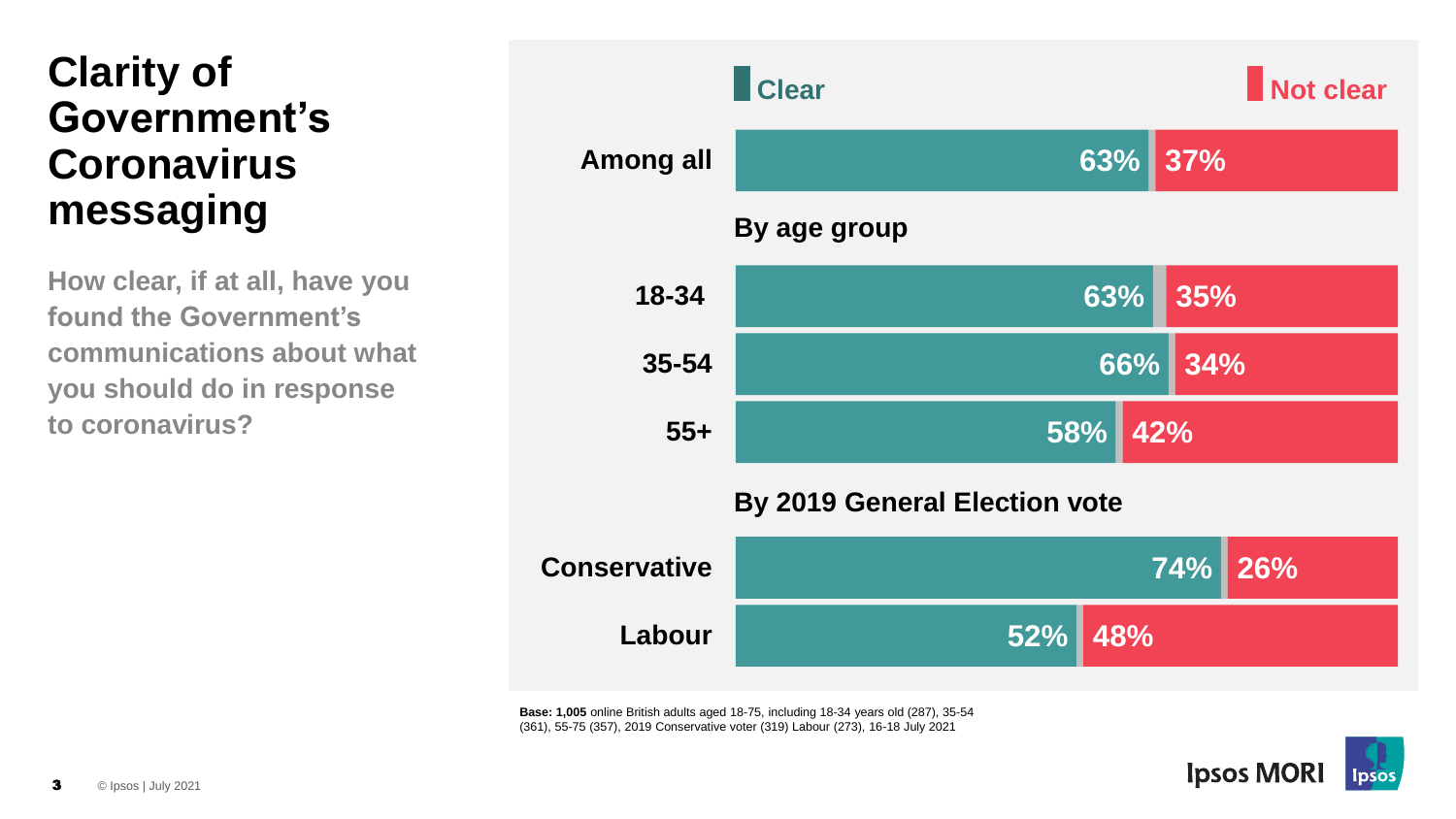#### **Government measures in relaxing Coronavirus lockdown**

**On Monday 19th July, the Government is due to relax lockdown measures in England. Do you think the Government is relaxing these measures too quickly, too slowly, or at about the right time?\***

**Too slowly Relaxing measures too quickly About the right time 64% 50% 58% 25% 36% 29% 8% 10% 9% 3% 4% 4% Among all Among 2019 Conservative voters Among 2019 Labour voters Don't know**

**Base:** 1,005 Online British adults 18-75, 2019 Labour voters (273), Conservative voters (319), 16-18 July 2021 \* Full question wording included this introduction: *As you may know, on Monday 19th July, the*  Government is due to relax lockdown measures in England, including removing all legal limits on social contact, reopening nightclubs, lifting restrictions on large events and lifting restrictions on weddings. *Do you think the Government is relaxing these measures too quickly, too slowly, or at about the right time?*

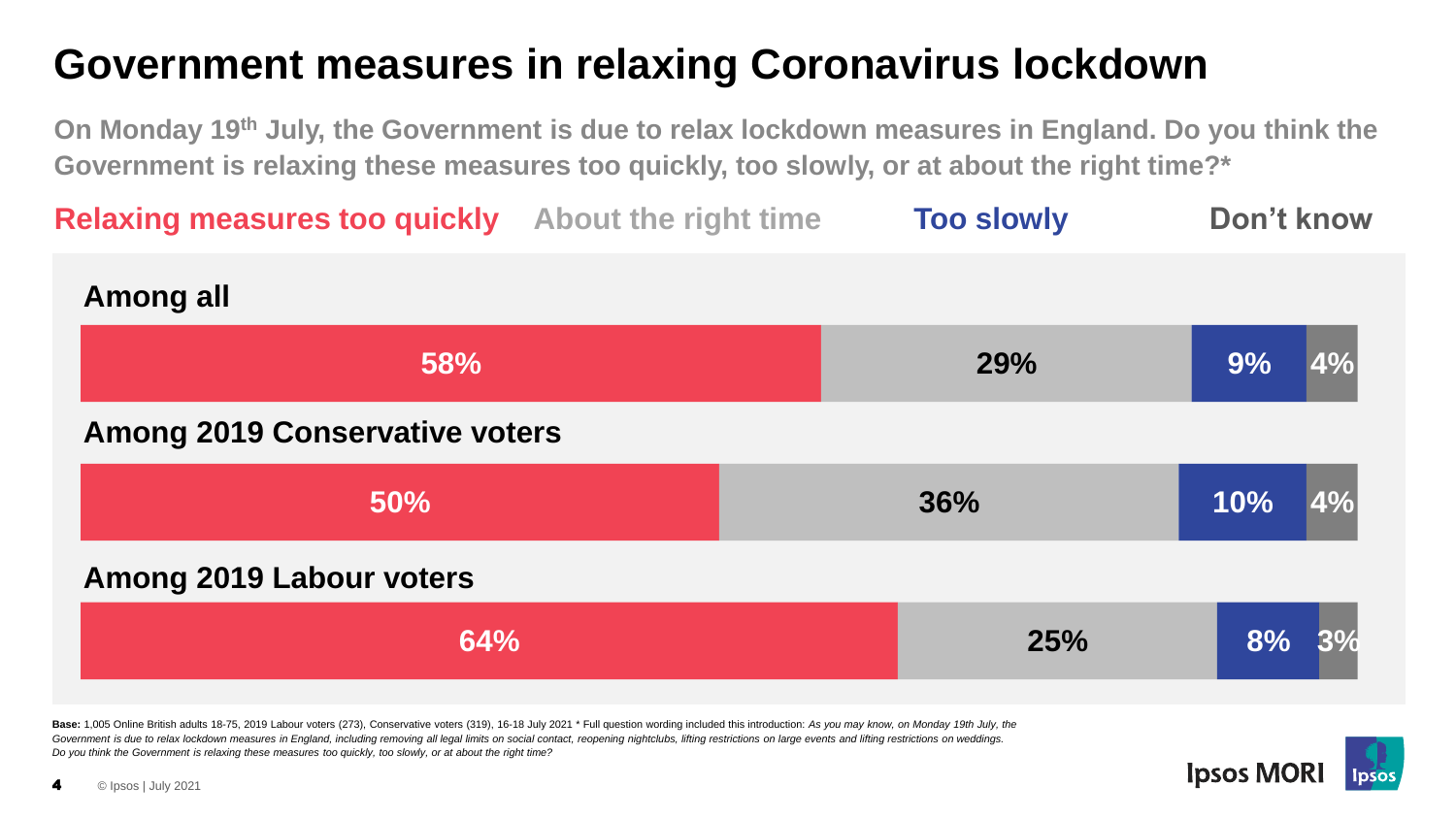### **Trend: Government measures in relaxing Coronavirus lockdown**

**On …., the Government is due to relax lockdown measures in England. Do you think the Government is relaxing these measures too quickly, too slowly, or at about the right time?\***

**Too slowly Relaxing measures too quickly About the right time Don't know**

| On Monday 19th July 2021 (Fieldwork 16-18 July)             |            |          |
|-------------------------------------------------------------|------------|----------|
| 58%                                                         | 29%        | 9%       |
| On Monday 21 <sup>st</sup> June 2021 (Fieldwork: 21-23 May) |            |          |
| 34%                                                         | 49%        | 9%<br>8% |
| On 4 <sup>th</sup> July 2020 (Fieldwork 26-29 June)         |            |          |
| 60%                                                         | <b>28%</b> | 5%<br>8% |

**Base:** Most recent wave included 1,005 Online British adults 18-75, 2019 Labour voters (273), Conservative voters (319), 16-18 July 2021. Each wave included c.1000. Full question wording included this introduction: *As you may know, on Monday 19th July, the Government is due to relax lockdown measures in England, including removing all legal limits on social contact, reopening nightclubs, lifting restrictions on large events and lifting restrictions on weddings. Do you think the Government is relaxing these measures too quickly, too slowly, or at about the right time?*

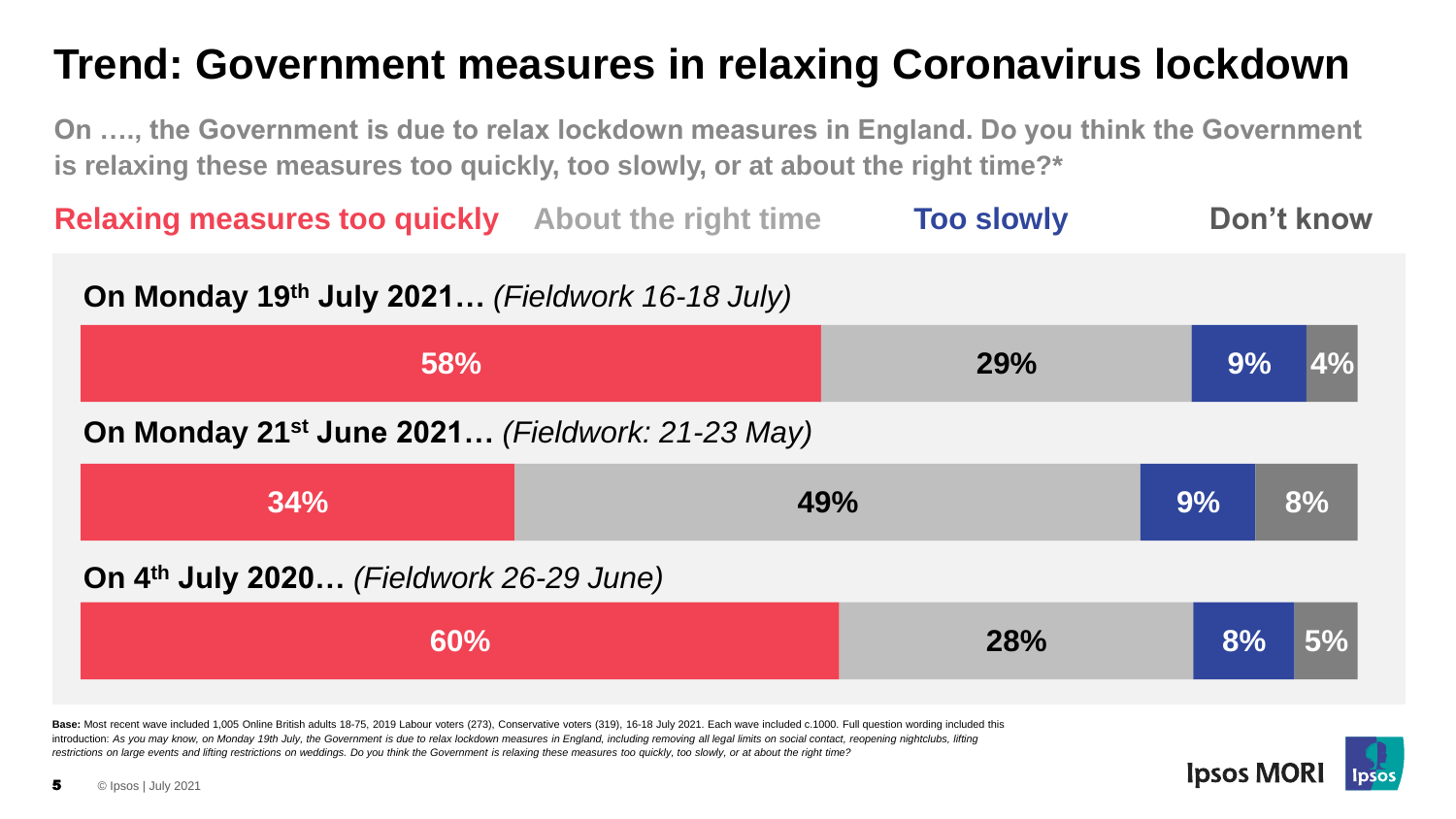#### **Attitudes towards Coronavirus restrictions**

**Which of these is closest to your view…?**

**3 2 We need to take whatever 1 measures are necessary to control the spread of Coronavirus and reduce the number of deaths**





**30%**

**Base:** 1,005 Online British adults 18-75, 16-18 July 2021.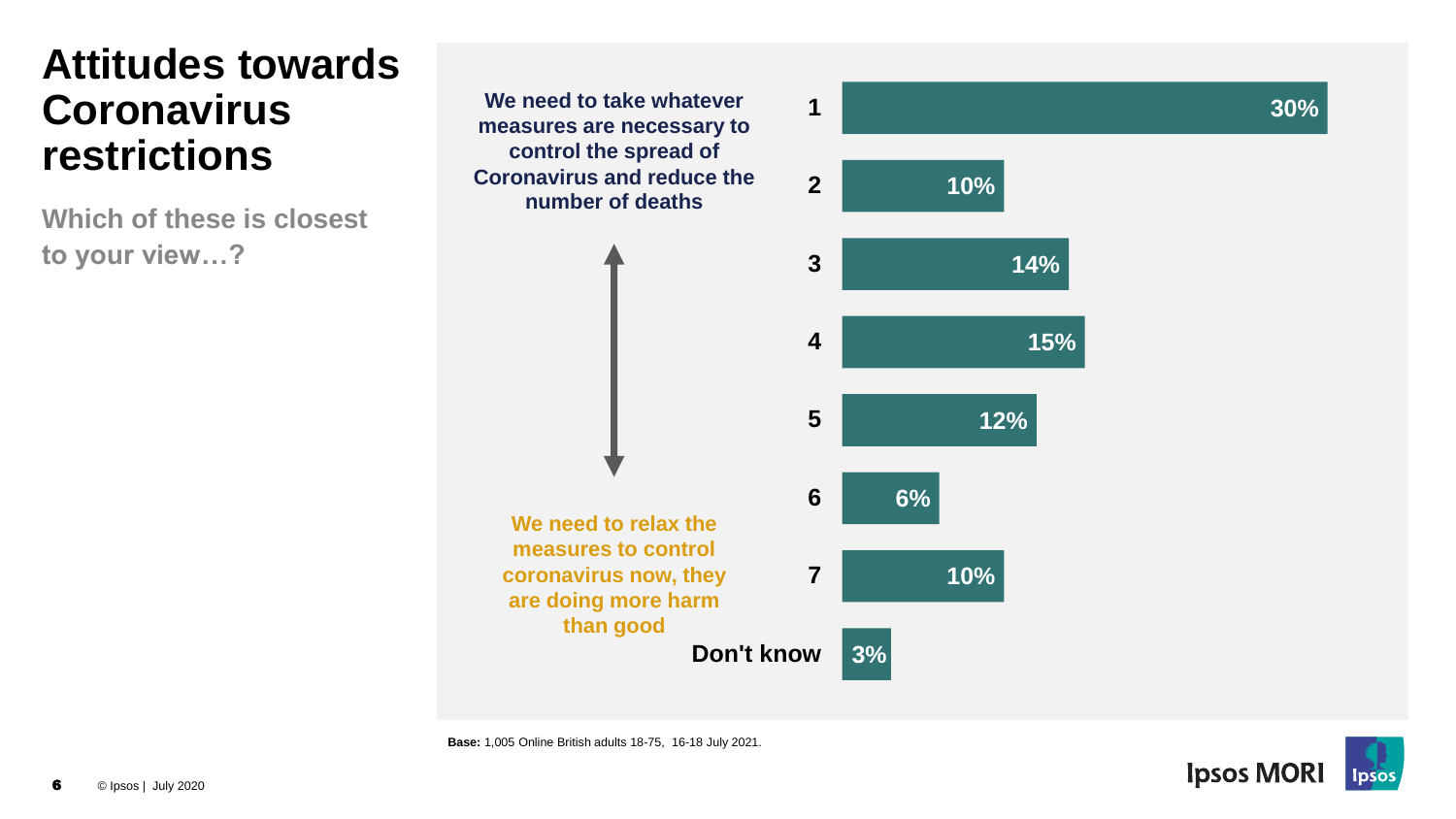#### **Attitudes towards Coronavirus restrictions**

**Which of these is closest to your view…?**

**May 2020 – July 2021** 80% **We need to take whatever 59% 58% 62% measures are necessary to 52% 54%** 60% **control the spread of Coronavirus and reduce the number of deaths (1-3)** 40% **27% 28% 28% We need to relax the 24% 20% measures to control**  20% **coronavirus now, they are doing more harm than good (5-7)** 0% May-20 July20 gel 20 det20 dec20 san21 gelp21 and plain and lunch july21 yell

**Base:** Most recent wave included 1,005 Online British adults 18-75, 16-18 July 2021.

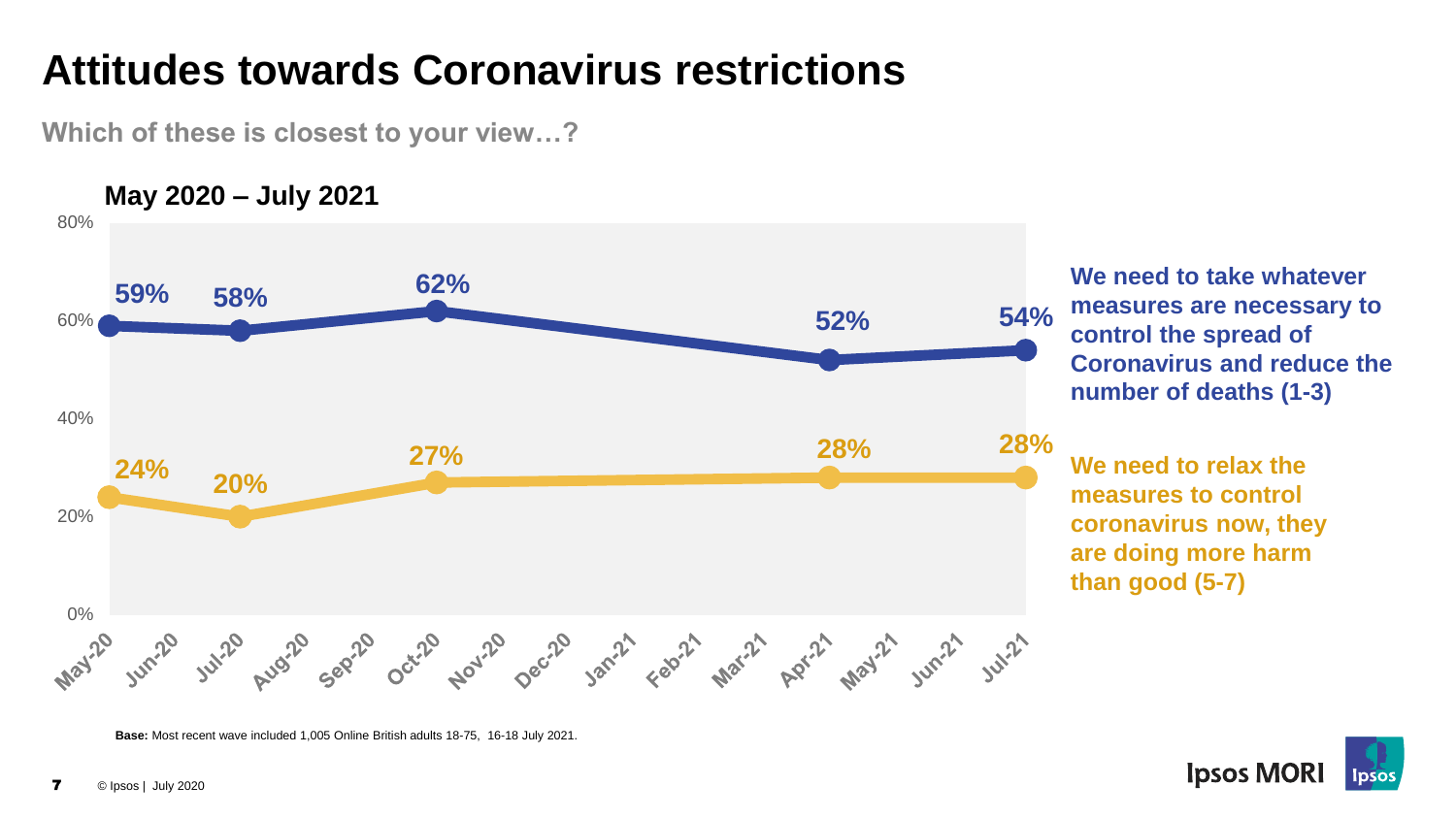#### **Likelihood of self-isolating for a week if "pinged"**

**If a mobile phone tracing app alerted you that someone you had been in contact with in the past two days had developed symptoms of Coronavirus, and asked you to self-isolate for seven days, how likely, if at all, are you to comply with that recommendation in full?** 



**Base:** 1,005 Online British adults aged 18-75, 16-18 July 2021.

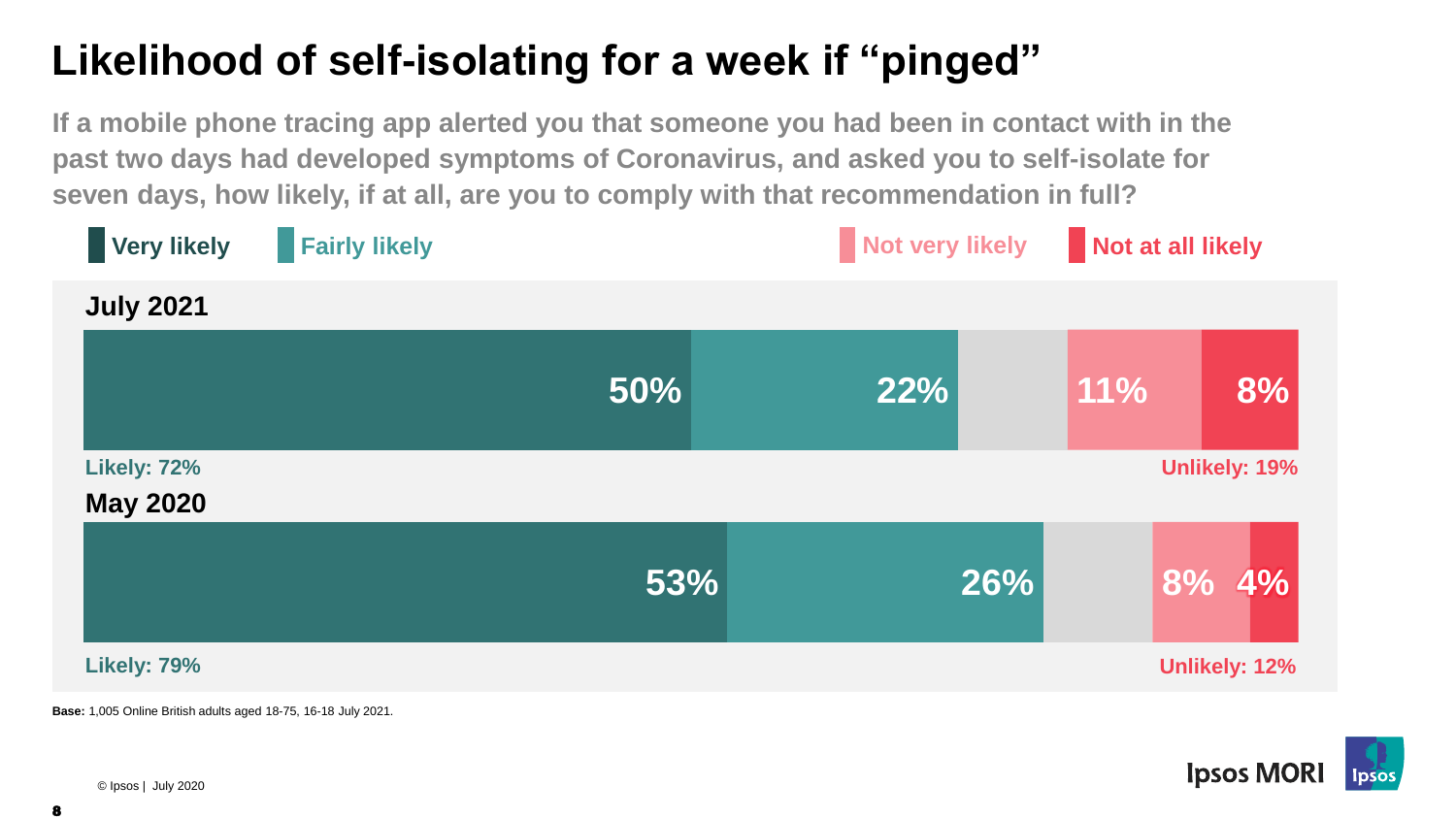#### **Likelihood of selfisolating for a week if "pinged"**

**If a mobile phone tracing app alerted you that someone you had been in contact with in the past two days had developed symptoms of Coronavirus, and asked you to self-isolate for seven days, how likely, if at all, are you to comply with that recommendation in full?** 

#### **76% 68% 73% 76% 66% 72% 16% 21% 14% 18% 25% 19% Women Men 55+ 35-54 18-34 Among all By gender By age group Very/fairly likely Not very/at all likely**

**Base: 1,005** online British adults aged 18-75, including 18-34 years old (287), 35-54 (361), 55-75 (357), men (471), women (534), 16-18 July 2021